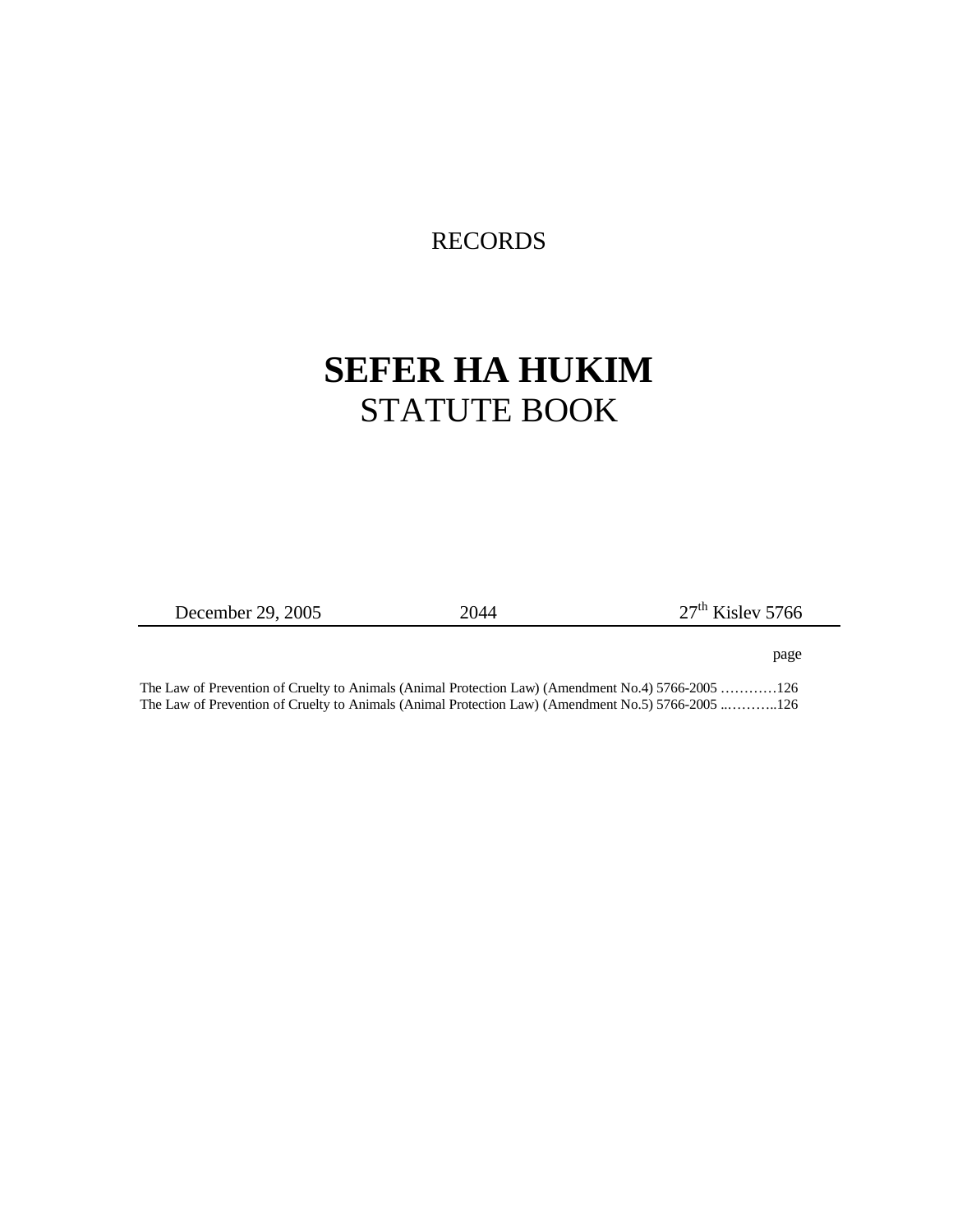## **The Law of Prevention of Cruelty to Animals (Animal Protection Law) (Amendment No. 4) 5766-2005\***

Addition of Section 2A

1. In the Law of Prevention of Cruelty to Animals (Animal Protection Law), 5754-1994<sup>1</sup> (hereafter -The Main Law), the following section shall be inserted after Section 2:

*"Prohibition of abandonment of an animal"*

- 2A. (a) An owner of an animal, or a person who is in charge of or responsible for an animal (in this law – possessor), shall not abandon the animal.
	- (b) Should an abandoned animal be found, the burden of proof is on the owner of the animal and its most recent possessor to show that they have not abandoned it."

Amendment of Section 11

- 2. In Section 11 of The Main Law, all that is stated therein will be marked as "(a)", and the following section will be inserted:
	- "(b) A nonprofit corporation that sets among its goals the collection and treatment of animals, a local authority or a veterinarian, as defined by the Law of Veterinarians  $5751-1991^2$ , that keep an abandoned animal, are permitted to redeem the expenses for its maintenance from the owner or the possessor, for a period that does not exceed 60 days."

Amendment of Section 17

3. In Section 17 of The Main Law-

- (1) In subsection (b), Section "2A" shall be inserted after "Sections";
- (2) The following section shall be inserted after subsection (b)
- "(b1) Should an offence take place according to Section 2A, it shall be a defense to the accused if it is proved that he has taken all the possible means to prevent it."

Effectiveness

4. This law is effective 18 months after being published.

Ariel Sharon Prime minister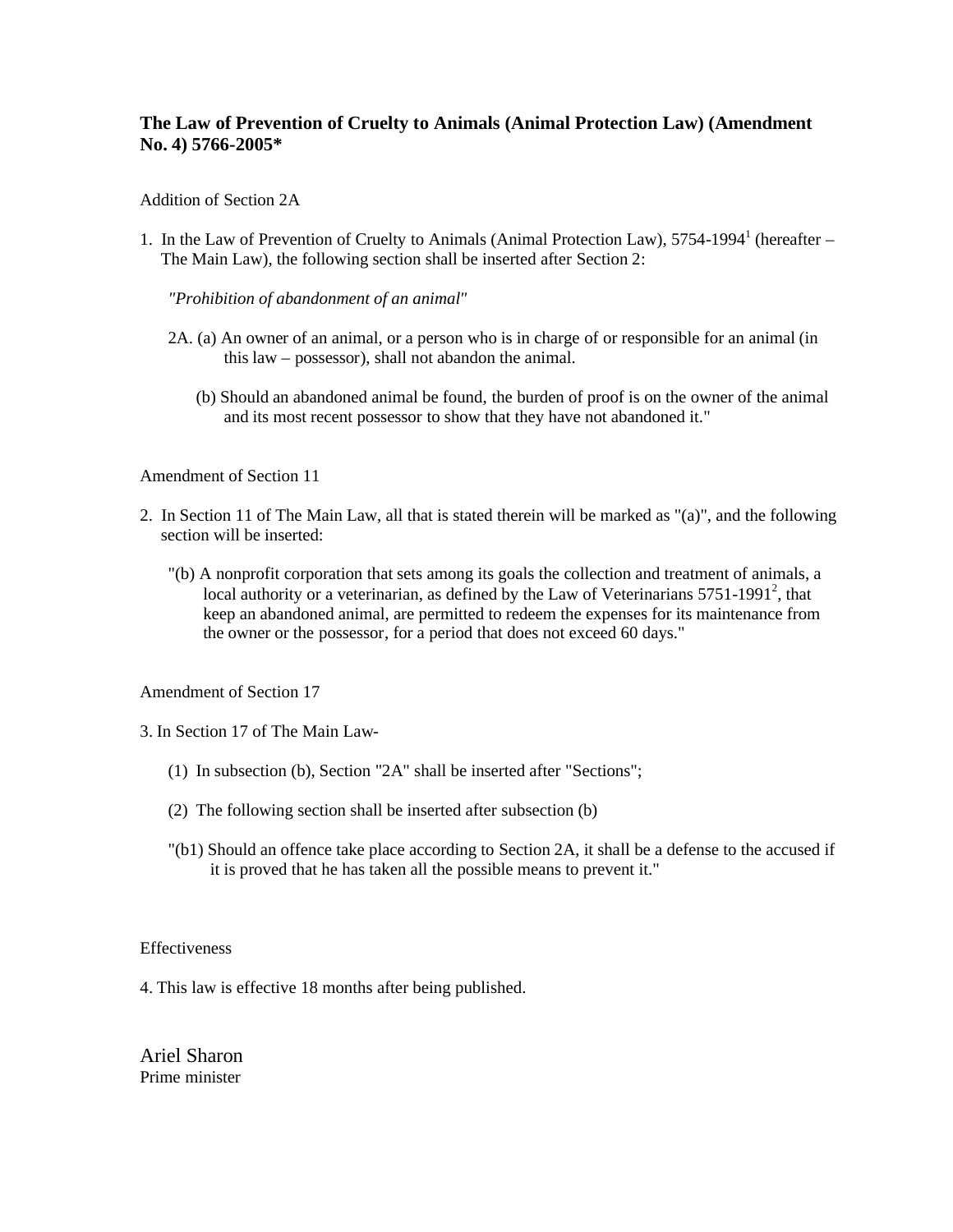Yisrael Katz Minister of Agriculture and Rural Development

Moshe Katsav President of the State of Israel

Reuven Rivlin Speaker of the Knesset

\*Passed by the Knesset on the 13th Kislev 5765 (December 14th 2005); the Bill and an Explanatory Note were published in Hatza'ot Hok HaKnesset – 103, of the  $26<sup>th</sup>$  Heshvan 5765 ( $28<sup>th</sup>$  November 2005), p. 55.  $1$  Sefer Ha Hukim 5754, p.56; 5765, p. 725  $2$  Sefer Ha Hukim 5751, p.76.

## **The Law of Prevention of Cruelty to Animals (Animal Protection Law) (Amendment No. 5) 5766-2005\***

Addition of Section 4A

1. In the Law of Prevention of Cruelty to Animals (Animal Protection Law), 5754-1994<sup>1</sup>, the following section shall be inserted after Section 4:

"*The prohibition of refusal or prioritization in the placement of animals*"

- 4A. (a) A nonprofit corporation that sets among its goals the collection, treatment, and placement of animals shall not refuse to place an animal with a person because of the location of his residence, and shall not prioritize the placing of animals in residences of a certain region, given that the corporation is convinced that the person to whom the animal will be given can provide appropriate living conditions for the animal, including veterinary care, should it be required.
	- (b) A person who claims a violation of the regulation in subsection (a) is permitted to complain to the person in charge, who will examine the complaint and answer the complainant."

Ariel Sharon Prime minister

Yisrael Katz Minister of Agriculture and Rural Development